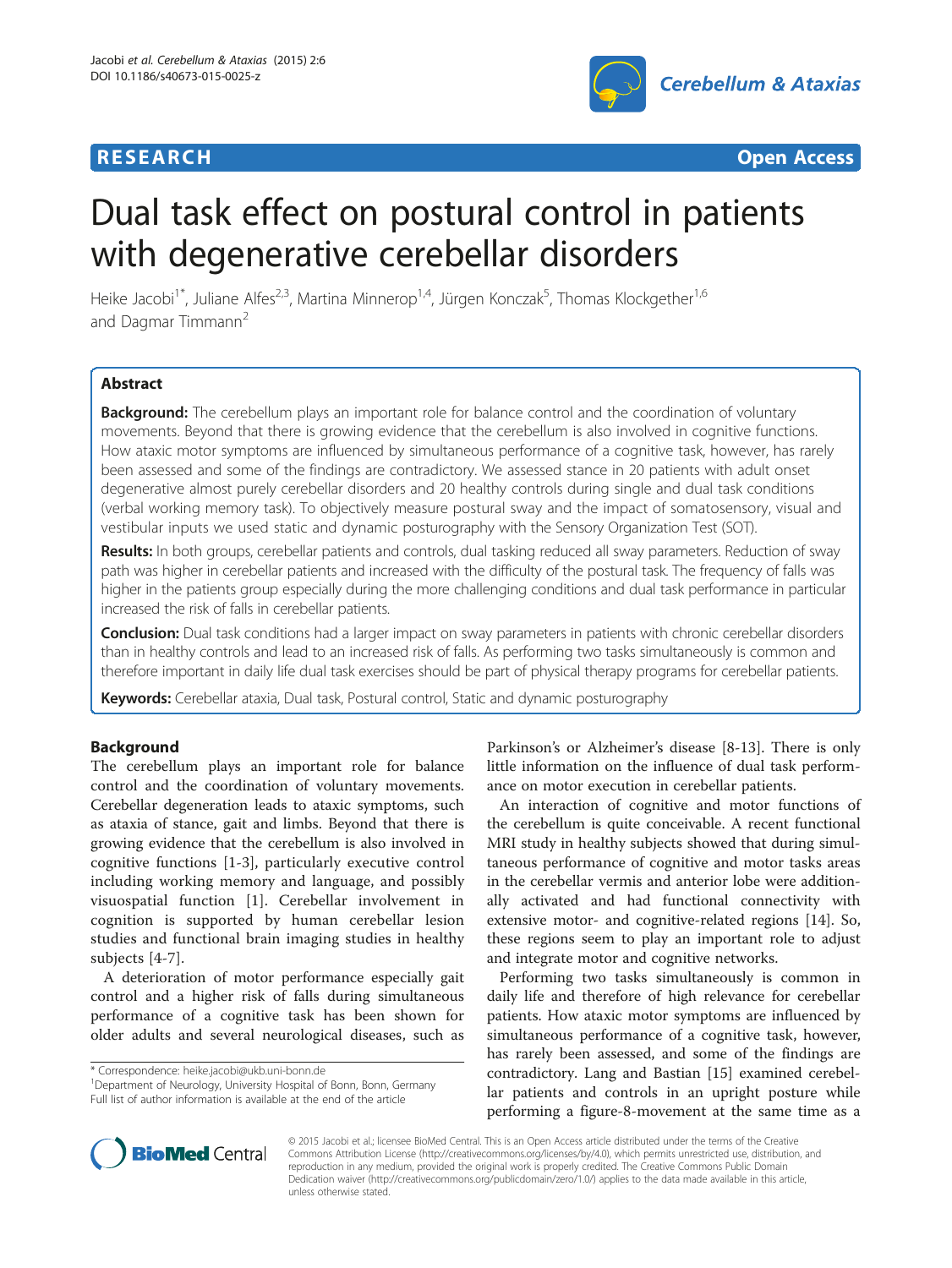working memory task. They showed that cognitive and motor performance interferes in patients with cerebellar disorders, and dual tasking worsened motor performance in cerebellar subjects to pre-practice levels. They also provided evidence that the cerebellum plays a role for shifting movement performance from an attentionally demanding to a more automatic state. Ilg and colleagues [\[16\]](#page-6-0) examined the interaction of working memory and different gait tasks in patients with focal cerebellar lesions. They found decreased performance of working memory and increased tandem gait variability during dual task conditions. By contrast, Salih and colleagues [\[17](#page-6-0)] reported an improvement of cerebellar ataxia in a patient with a chronic lesion of the right dentate nucleus when climbing a 10-step staircase and simultaneously performing cognitive tasks (word generation or arithmetic tasks) whereas the same patient needed more time to walk a 10 meter distance when performing a cognitive task. The authors hypothesized that potentially interferences between motor and cognitive cerebello-thalamo-cortical loops can be influenced by specific cognitive tasks and improve ataxic symptoms.

To analyze how cognitive distraction affects stance in patients with chronic degenerative cerebellar disorders, we assessed different stance conditions during single and dual task conditions in cerebellar patients and healthy controls.

Parts of this study have been published as medical doctoral thesis of one of the authors [[18](#page-6-0)].

### Results

#### Sensory Organization Test (SOT)

Typical examples of sway path of a healthy control participant and two cerebellar patients with and without dual tasking during condition 6 are shown in Figure 1. Sway path of the control participant is short with an emphasis on anteroposterior sway during single task and slightly reduced during dual task. Anteroposterior and mediolateral sway path of the cerebellar patient is increased compared to the control during both conditions, single and dual task, and decreases during dual tasking. The last example shows sway path of a cerebellar patient before a fall with increased sway in anteroposterior and mediolateral direction during dual task.

Cerebellar patients showed higher sway area  $(p = 0.002)$ and anteroposterior sway ( $p = 0.001$ ) than controls [significant effect for group; 2 Groups (controls vs. cerebellar) x 2 Sets (single vs. dual task) x 6 Sway Conditions (6 SOT conditions) ANOVA] (Figure [2](#page-2-0); Table [1](#page-3-0)). Group differences were close to significance considering sway path  $(p = 0.057)$  and mediolateral sway  $(p = 0.057)$ . In both groups sway area ( $p < 0.001$ ), sway path ( $p < 0.001$ ), anteroposterior ( $p < 0.001$ ) and mediolateral sway ( $p < 0.001$ ) differed between the six different conditions (effect of condition; Table [1\)](#page-3-0) and tended to show highest values in



condition 5 and 6 (Figure [2\)](#page-2-0). For sway area ( $p = 0.005$ ) but not for the other sway parameters, the difference between the conditions was higher in cerebellar patients than in healthy controls (significant group by condition interaction; Table [1\)](#page-3-0).

In both groups, cerebellar patients and controls, dual task significantly reduced sway area  $(p < 0.001)$ , sway path  $(p < 0.001)$ , anteroposterior sway  $(p < 0.001)$  and mediolateral sway ( $p = 0.002$ ) compared to the single task (Table [1](#page-3-0); Figure [2\)](#page-2-0). Effects of dual task did not differ between the different conditions (dual task by condition interaction) (Table [1](#page-3-0), Figure [2](#page-2-0)).

Overall the reduction did not differ between the cerebellar and the control group (no significant dual task by group interaction). Taking into account the different conditions, we found that cerebellar patients showed significantly less sway path during dual task during the more advanced conditions ( $p = 0.007$ ; group by dual task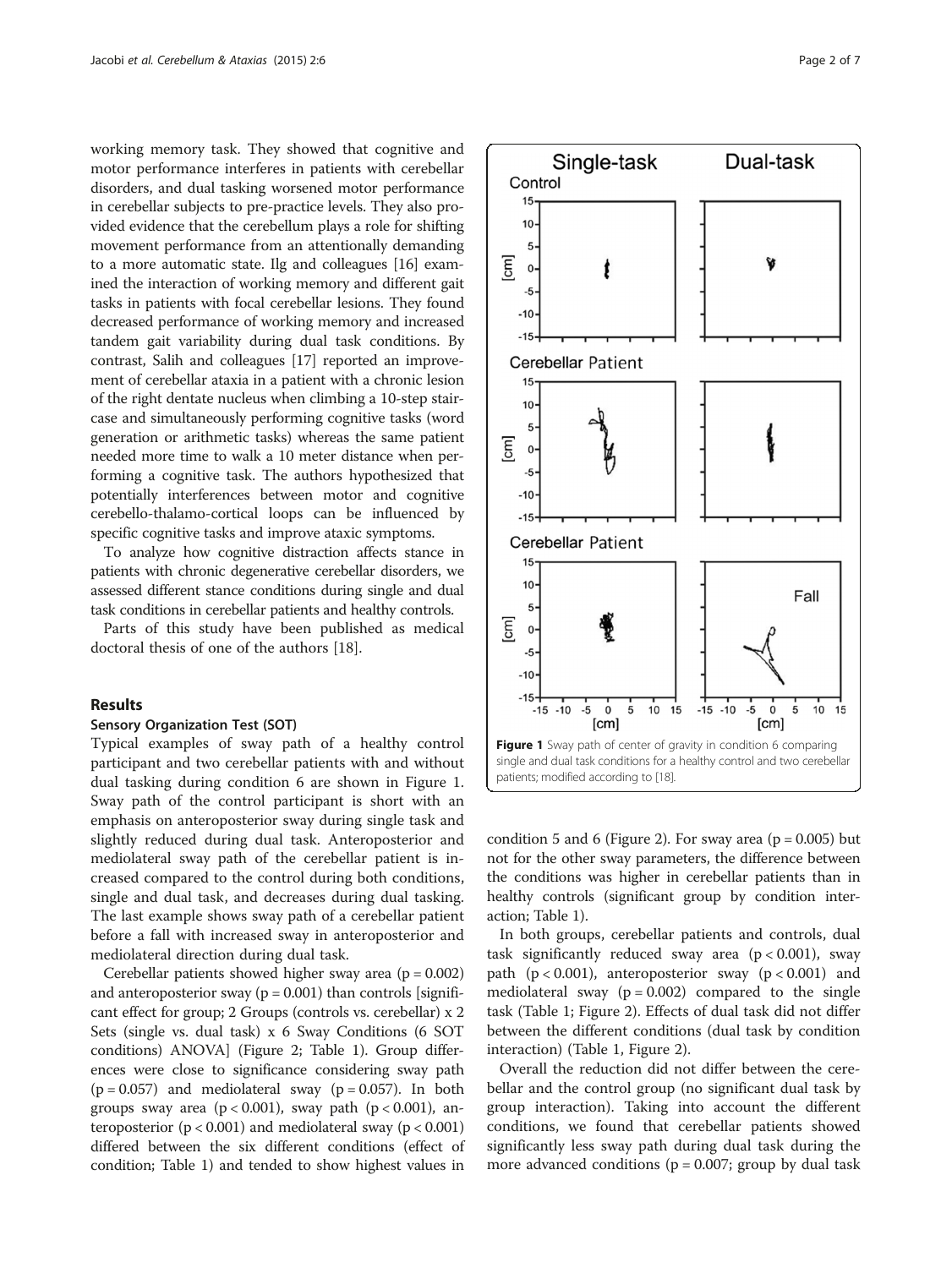<span id="page-2-0"></span>

by condition interaction), this interaction was not significant for sway area, anteroposterior and mediolateral sway (Table [1](#page-3-0)).

The number of falls in all trials and conditions were counted per patient. Frequency of falls was different between conditions ( $p < 0.001$ ; effect of condition; 2 Groups (controls vs. cerebellar) x 2 Sets (single vs. dual task) x 6 Sway Conditions (6 SOT conditions) ANOVA) and significantly higher in the patients' group  $(p < 0.001$ ; group effect): While there was only one fall in condition 5 in the control group, falls were frequent in the patient group (43 falls during single task, 50 falls during dual task conditions), mainly during conditions 5 and 6 (86 of 93 falls) (Figure [3](#page-4-0)). In cerebellar patients dual tasking also increased the risk of falls with increasing difficulty of the conditions  $(p < 0.001$ ; group by dual task by condition interaction).

Errors in the cognitive task were calculated as percentage error of all target letters to be counted. The mean error was numerically higher in the patient group (75 vs. 39 miscounted letters in patients vs. controls), but this difference was not significant ( $p = 0.105$ ; 2 Groups (controls vs. cerebellar) x 2 Sets (single vs. dual task) x 6 Sway Conditions (6 SOT conditions) ANOVA) (Figure [4](#page-4-0)). However, because falls of cerebellar patients during condition 5 and 6 were so frequent and patients stopped counting, these trials had to be excluded from this analysis. Hence error ratio in the patient group actually underestimates the effect of the dual task on memory error.

## **Discussion**

In this study we assessed stance in patients with chronic cerebellar disorders and healthy controls during single and dual task conditions to see how a simultaneous cognitive task affects balance. In both groups, cerebellar patients and controls, dual tasking reduced all sway parameters. Reduction of sway path was higher in cerebellar patients and increased with the difficulty of the postural task. The frequency of falls was higher in the patients group especially during the more advanced conditions. In cerebellar patients dual task performance increased the risk of falls.

As expected, cerebellar patients showed ataxic stance with higher sway parameters than controls in all observed conditions. Deficits became most apparent in condition 5 and 6, those conditions in which platform tilt and/or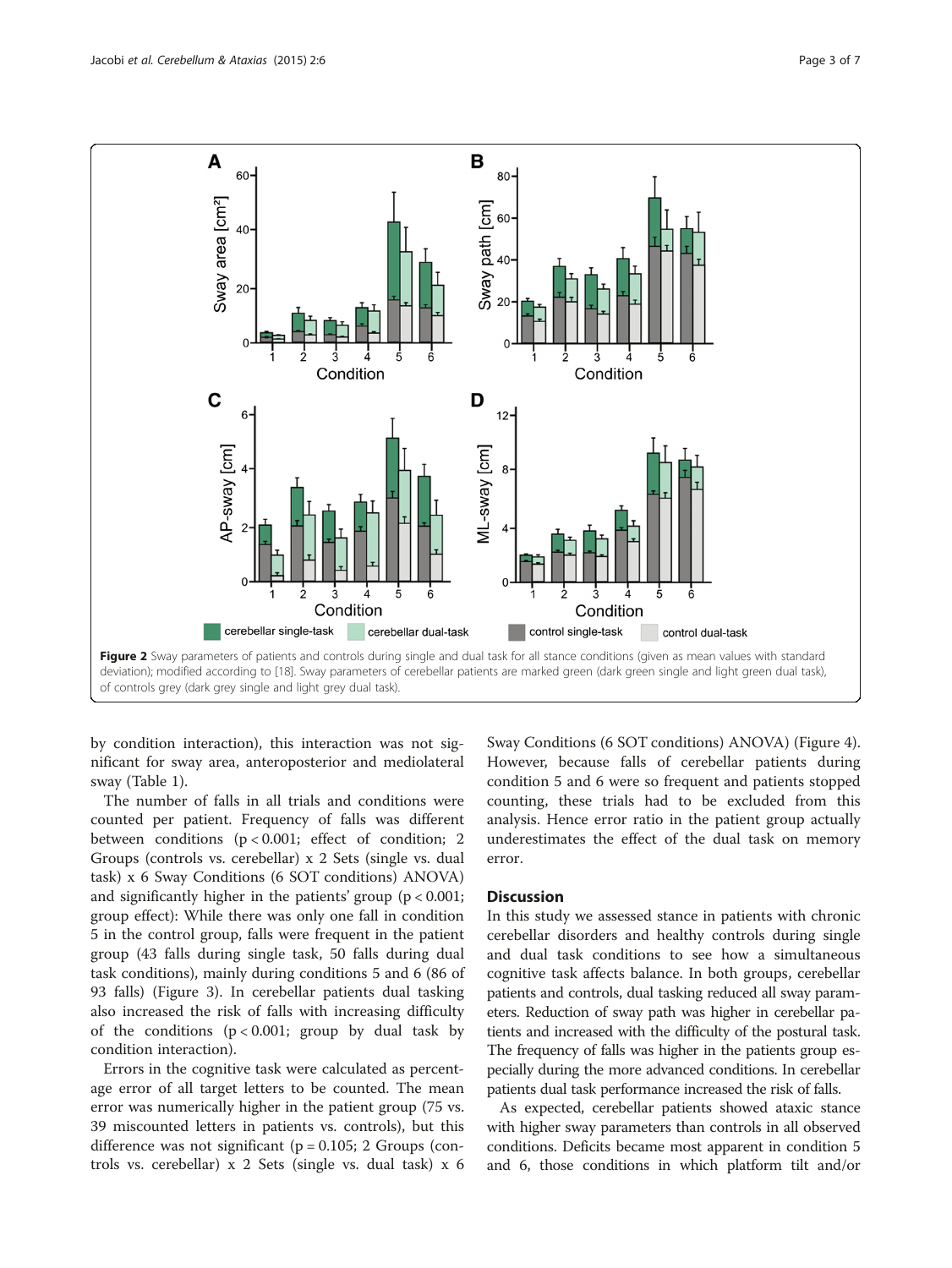<span id="page-3-0"></span>Table 1 Analysis of variance of sway measures

| Parameter            | <b>Effect</b>                     | degrees of freedom, f-value  | p-value |
|----------------------|-----------------------------------|------------------------------|---------|
| Sway area            | Dual task effect                  | $F(1;26) = 24.197$           | < 0.001 |
|                      | Dual Task effect*group            | $F(1;26) = 0.028$            | 0.868   |
|                      | Condition                         | $F(1.42;36.932) = 70.9$      | < 0.001 |
|                      | Condition*group                   | $F(1.42;36.932) = 7.46$      | 0.005   |
|                      | Dual task effect*condition        | $F(2.547; 66.232) = 1.559$   | 0.213   |
|                      | Dual task effect* condition*group | $F(2.547; 66.232) = 0.618$   | 0.580   |
|                      | Group                             | $F(1;26) = 11.192$           | 0.002   |
| Sway path            | Dual task effect                  | $F(1;26) = 49.173$           | < 0.001 |
|                      | Dual task effect*group            | $F(1;26) = 0.569$            | 0.457   |
|                      | Condition                         | $F(2.219; 57.69) = 72.382$   | < 0.001 |
|                      | Condition*group                   | $F(2.219; 57.69) = 0.649$    | 0.542   |
|                      | Dual task effect*condition        | $F(3.27; 85.033) = 2.382$    | 0.070   |
|                      | Dual task effect* condition*group | $F(3.27; 85.033) = 4.127$    | 0.007   |
|                      | Group                             | $F(1;26) = 3.958$            | 0.057   |
| Anteroposterior sway | Dual task effect                  | $F(1;26) = 16.024$           | < 0.001 |
|                      | Dual task effect*group            | $F(1;26) = 0.09$             | 0.926   |
|                      | Condition                         | $F(2.6; 67.59) = 52.9$       | < 0.001 |
|                      | Condition*group                   | $F(2.6;67.59) = 3.242$       | 0.033   |
|                      | Dual task effect*condition        | $F(5;130) = 1.471$           | 0.204   |
|                      | Dual task effect* condition*group | $F(5;130) = 0.647$           | 0.664   |
|                      | Group                             | $F(1;26) = 15.704$           | 0.001   |
| Mediolateral sway    | Dual task effect                  | $F(1;26) = 11.925$           | 0.002   |
|                      | Dual task effect*group            | $F(1;26) = 0.715$            | 0.406   |
|                      | Condition                         | $F(2.113; 54.954) = 125.941$ | < 0.001 |
|                      | Condition*group                   | $F(2.113; 54.945) = 1.341$   | 0.271   |
|                      | Dual task effect*condition        | $F(3.124; 81.233) = 2.82$    | 0.042   |
|                      | Dual task effect* condition*group | $F(3.124;81.233) = 1.908$    | 0.132   |
|                      | Group                             | $F(1;26) = 3.953$            | 0.057   |

2 Groups (controls vs. cerebellar) x 2 Sets (single vs. dual task) x 6 Sway Conditions (6 SOT conditions) ANOVA.

p-values < 0.0125 were considered significant (Bonferroni corrected). Modified according to [\[18](#page-6-0)].

Double or triple interaction effects between the variables are marked with a \*.

vision were sway-referenced. Therefore quality of stance mainly depends on the vestibular or vestibulocerebellar system. This is in line with the results of Gatev and colleagues [\[19\]](#page-6-0) who assessed 25 patients with cortical cerebellar atrophy (CCA), nine with olivo-pontocerebellar atrophy (OPCA) and 10 healthy controls with the Sensory Organization Test. They reported more body sway as well as higher frequency of falls in the patients' group and in general more sway during condition 5 and 6.

The main aim of our study was to examine how cognitive distraction affected motor performance in patients with chronic cerebellar disorders. In both groups, cerebellar patients and controls, dual task reduced all sway parameters. Taking into account the different conditions, we found that cerebellar patients showed a significant reduction of sway path during dual task in the more

advanced conditions. On the other hand dual task increased the risk of falls during the more advanced conditions. Decrease of sway might be due to higher cocontractions of antagonistic muscle groups during postural adjustments to compensate ataxia [[20](#page-6-0)]. Cerebellar patients often show increased muscle stiffness [[21\]](#page-6-0). This is may also reflect a primary cerebellar deficit. Increased co-contraction is supposed to decrease the ability to react to challenging balance leading to an increased risk of falls. In fact, physiotherapy in cerebellar patients aims at decreasing co-contractions and compensatory stiffening of limbs. The efficacy of such physiotherapeutic interventions that train dynamic stability of stance and gait has recently been shown [\[22,23](#page-6-0)].

Our observation that dual task worsened motor performance in cerebellar subjects is in line with the results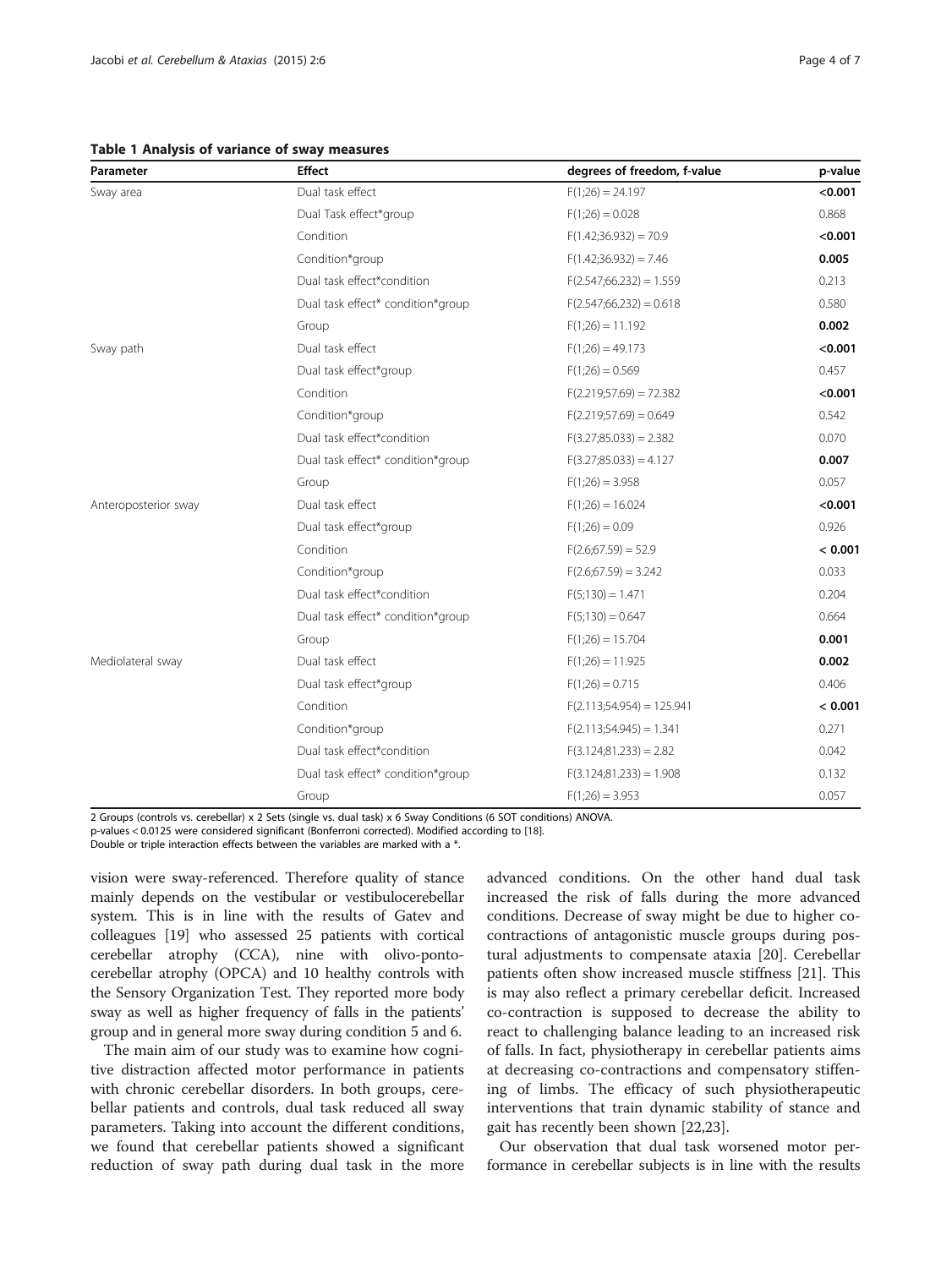<span id="page-4-0"></span>

of Lang and Bastian [[15](#page-6-0)] who examined cerebellar patients and controls with an upper limb motor task and Ilg and colleagues [[16](#page-6-0)] who examined the gait of cerebellar patients and controls under dual task conditions. Our results are at variance with findings of Salih et al. [\[17\]](#page-6-0) who found a partial improvement of ataxic symptoms during the concurrent performance of a cognitive task. One may argue that decreased sway under dual task conditions reflects an improvement of postural parameters in cerebellar patients in the present study. However, as discussed above, this may also be interpreted as a sign of malcompensation leading to the observed increased number of falls.

A deterioration of motor performance during dual task conditions has been shown for older adults and other neurological conditions, such as Parkinson's or Alzheimer's disease [[10](#page-6-0)-[13\]](#page-6-0). Furthermore combining physical and

cognitive training has been shown to be more beneficial in improving gait stability and preventing falls in older adults [\[8,9\]](#page-6-0). Performing a motor and a cognitive task simultaneously potentially diminishes the attention available for stance control. This may partly explain the changes of sway parameters in both, cerebellar patients and healthy controls. Changes, however, were more prominent in the more difficult conditions in cerebellar patients suggesting an additional specific cerebellar effect on motor performance during dual tasking. There is increasing evidence that the cerebellum not only plays an important role in motor control but is also involved in cognitive processes [[1,24-27\]](#page-6-0). In particular, it has been shown that the cerebellum plays a role in verbal working memory [\[28,29\]](#page-6-0). More specifically, a recent functional MRT study suggested that the cerebellum is directly involved in dual task performance by adjusting and integrating motor and cognitive networks [\[14\]](#page-6-0).

Errors in the working memory task were numerically higher in the patients' group, but this difference was not significant. This does not contradict the literature, because overall, verbal working memory deficits tend to be mild in adult patients with chronic cerebellar disorders [[25\]](#page-6-0). However, error ratio in the patients group might have been misleadingly low, because falls of cerebellar patients were frequent, especially during the more advanced conditions and patients stopped counting the letters, so these trials had to be excluded from the analysis. Likewise, we cannot exclude that errors increased in the more advanced postural conditions. Furthermore, working memory task had not been assessed while sitting or lying, and the effect of unperturbed stance on cognitive performance could not be assessed. A recent dual task study in cerebellar patients reported an influence of motor task complexity on the performance in a working memory task [\[16](#page-6-0)].

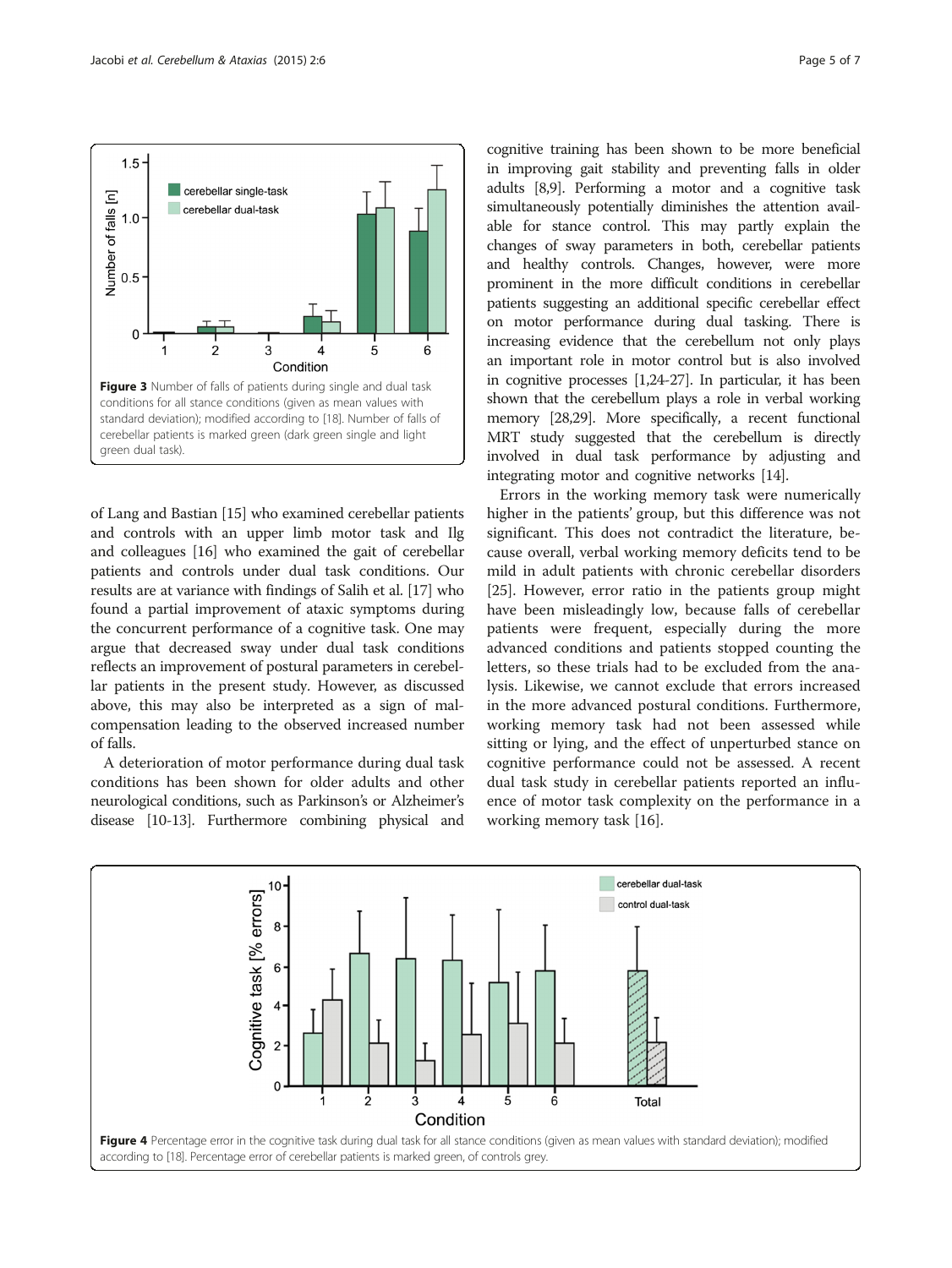## Conclusion

In summary sway parameters during dual task conditions were changed in patients with chronic cerebellar disorders and lead to an increased risk of falls. As performing two tasks simultaneously is common and therefore important in daily life dual task exercises should be part of physical therapy programs for cerebellar patients.

## Methods

## **Participants**

A group of 20 patients with adult onset degenerative almost purely cerebellar disorders [sporadic adult onset ataxia (SAOA): 12; spinocerebellar ataxia type 6 (SCA6): 3; auto-immune cerebellar ataxia with GAD-antibodies: 2; purely cerebellar autosomal dominant ataxia (ADCA-III): 2; cerebellitis: 1] and 20 age-matched healthy controls [58.4 ± 11.64 years vs  $58.25 \pm 11.66$  years (mean age  $\pm$  SD)] were included in the study. Both groups consisted of 10 female and 10 male persons. Severity of ataxia was minor to moderate [ICARS 26.7 ± 11.2; SARA-score 10.2 ± 4.4  $(mean \pm SD)$ ].

Participants were consecutively recruited within a period between March and July 2010. Inclusion criteria were progressive, almost purely cerebellar ataxia (patients) and age between 18 and 75 years (both groups). Exclusion criteria were other neurological diseases or symptoms other than cerebellar (patients), neurological or orthopaedic diseases (healthy controls) and the intake of sedatives (excluding low-dose treatment of antidepressants).

## Ethics, consent and permissions

All procedures performed in studies involving human participants were in accordance with the ethical standards of the institutional research committee and with the 1964 Helsinki declaration and its later amendments or comparable ethical standards. The study has approved by the local ethics committee (09–4170). Informed consent was obtained from all individual participants included in the study.

## Assessment instruments

The severity of ataxia was assessed with the Scale for the Assessment and Rating of Ataxia (SARA), an 8-item clinical rating scale ranging from 0 (no ataxia) to 40 (most severe ataxia) [\[30](#page-6-0)] and the International Cooperative Ataxia Rating Scale (ICARS), a 19-items clinical rating scale ranging from 0 (no ataxia) to 100 (most severe ataxia) [[31\]](#page-6-0). The investigator (DT) was trained in the application of the applied scales.

Static and dynamic posturography was performed with the Sensory Organization Test (SOT) using the EquiTest system (neuroCom, Inc., USA) to objectively measure postural sway and the impact of somatosensory, visual

and vestibular inputs under six different visual and support-surface conditions: 1. Eyes open, fixed platform surface and background, 2. Eyes closed, fixed platform surface and background, 3. Eyes open, fixed platform surface and sway-referenced visual background, 4. Eyes open and sway-referenced surface, 5. Eyes closed and swayreferenced surface and 6. Eyes open, sway-referenced surface and visual background. Stance width was fixed in all subjects. Ground reaction forces were recorded for 20 seconds with a sampling rate of 100 Hertz. The SOT consisted of 18 trials in total, 3 trials per postural condition. The postural test system recorded data of the four force transducers and the associated shear forces between the two force plates. With customized software based on MATLAB technical programming language, the raw data were calibrated and subsequently filtered offline using a 4th-order lowpass Butterworth filter with a cut-off frequency of 3 Hz. Based on the filtered force-time data of each 20 s trial, the following postural variables were computed: Sway path length defined as the total length of the path participant's centre of gravity, sway area as area between the maximum excursions of a participant's centre of gravity along the mediolateral (ML) and anterioposterior (AP) axes. Furthermore, the range of sway in the AP and ML direction was calculated.

All six stance conditions were tested in a single and dual task paradigm. In the single task treatment, participants performed the standard SOT test, in the dual task paradigm, they performed an additional verbal working memory task. During the verbal memory task participants listened to a 20-letter-sequence at one Hz frequency, that consisted of a random series of four letters (A, G, M, O). Participants were asked to count the number of a target letter in every sequence. The sequence and target letter changed every trial. Percentage error was calculated with the maximum number of letters to be counted defined as 100 percent. Each participant completed two sets of the Sensory Organisation Test. During the first set, the first two trials per condition were performed without cognitive distraction (single task), the last of the three trials per condition under dual task conditions (condition 1: single task, single task, dual task; condition 2: single task, single task, dual task; etc.). During the second set the first trial per condition was performed without cognitive distraction (single task), the second trial under dual task conditions and the third trial again without cognitive distraction (single task) (condition 1: single task, dual task, single task; condition 2: single task, dual task, single task; etc.).

## Statistical analysis

For each of the six different conditions the first trial of the first set (single task) and the last trial of the second set (single task) were excluded from the final analysis. Therefore, four trials per condition (two under single and